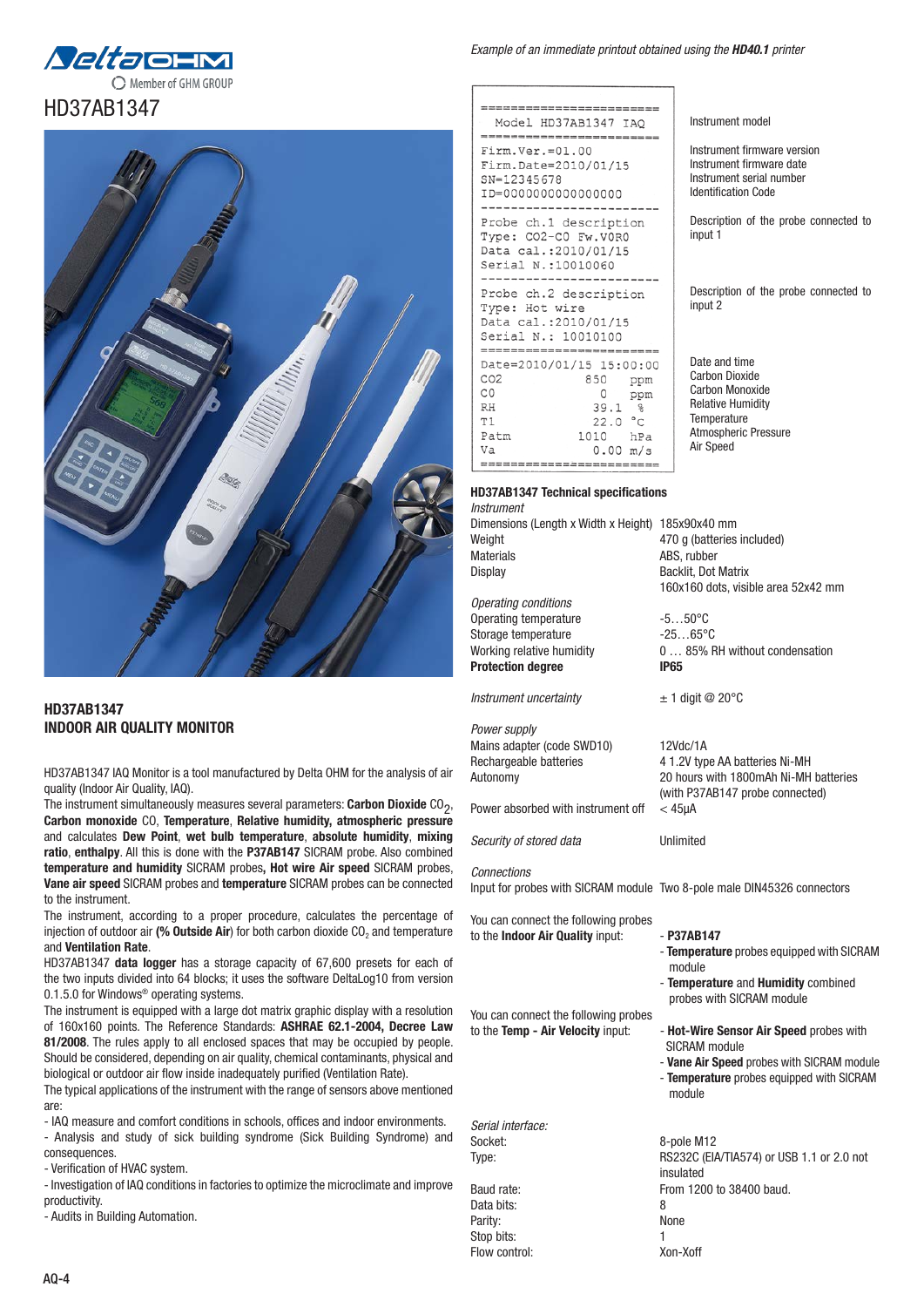Cable length: Max 15 m

*USB interface*

Type 1.2 or 2.0 non insulated<br>
Connection 
2-pole M12 8-pole M12

*Memory*<br> **COMPORTS EXECUTE:** Divided into 64 blocks.<br>
G7600 recordings per experience into the G7600 recordings per experience 67600 recordings per each of the 2 inputs. Logging interval Selectable among: 15, 30 seconds, 1, 2, 5, 10, 15, 20, 30 minutes and 1 hour.

| Logging<br>interval | <b>Storage capacity</b>     | Logging<br>interval | <b>Storage capacity</b>    |
|---------------------|-----------------------------|---------------------|----------------------------|
| 15 seconds          | About 11 days and 17 hours  | 10 minutes          | About 1 year and 104 days  |
| 30 seconds          | About 23 days and 11 hours  | 15 minutes          | About 1 year and 339 days  |
| 1 minute            | About 46 days and 22 hours  | 20 minutes          | About 2 years and 208 days |
| 2 minutes           | About 93 days and 21 hours  | 30 minutes          | About 3 years and 313 days |
| 5 minutes           | About 234 days and 17 hours | 1 hour              | About 7 years and 261 days |

## Technical specifications of the probes that can be connected to the HD37AB1347 instrument

**P37AB147:** Measurement of  $CO<sub>2</sub> - CO - Relative Humidity - Temperature -$ Atmospheric Pressure.

**NDIR Dual Wavelength** 

## CO<sub>2</sub> Carbon Dioxide<br>Sensor

Measurement range  $0... 5000$ ppm Sensor working range  $-5...50^{\circ}$ C Resolution 1ppm Temperature dependence  $0.1\%$ f.s./°C

## CO Carbon Monoxide

Measurement range  $0...500$ ppm<br>Sensor working range  $-5...50^{\circ}$ C Sensor working range Resolution 1ppm Response time  $(T_{90})$   $\leq 50$  sec<br>Long-term stability 5% of me

## Relative Humidity RH

Type of sensor Capacitive

Measurement range  $0... 100 \%$  RH Sensor working range  $-20...+60^{\circ}C$ 

Resolution<br>Temperature dependence Hysteresis and repeatability 1% RH Long-term stability 1%/year

## Temperature T

Type of sensor  $NTC 10k\Omega$ Measurement range  $-20...+60^{\circ}$ C Resolution 0.1°C Long-term stability

## Atmospheric Pressure Patm

Type of sensor Piezo-resistive Measurement range 750 ... 1100 hPa Accuracy  $\pm 1.5$  hPa @ 25°C

Accuracy ±50ppm±3% of measurement Response time ( $T_{90}$ )  $\lt$  120 sec (air speed = 2m/sec)<br>Long-term stability 5% of measurement/5 years 5% of measurement/5 years

Sensor Electrochemical cell Accuracy  $\pm 3$ ppm $\pm 3$ % of measurement 5% of measurement/year Service life  $> 5$  years in normal environment conditions

# Sensor protection Stainless steel grid filter (upon request 10µm

sintered filter P6 in AISI 316 or 20µm sintered filter P7 in PTFE)  $\triangle$  Accuracy  $\pm$ 1.5%RH (0 $\div$ 90% RH) ±2%RH (elsewhere) for T=15…35°C  $\pm$ (1.5+1.5% of the measure)%RH for T=  $-20...+60^{\circ}C$ <br> $0.1^{\circ}C$  $\pm$ 2% on all temperature range Response time  $(T_{90})$   $<$  20 sec (air speed = 2m/sec) without filter

Accuracy  $\pm 0.2^{\circ}$ C  $\pm 0.15$ % of measurement Response time  $(T_{90})$   $\leq 30$  sec (air speed = 2m/sec)<br>Long-term stability  $0.1^{\circ}$ C/vear

Resolution 1 hPa Long-term stability 2hPa/year

Temperature drift  $\pm 3h$ Pa with temperature -20  $\dots$  +60°C

Relative humidity and temperature probes using SICRAM module

| Temp.<br><b>Model</b> |        | <b>Application range</b> |                                               | <b>Accuracy</b>                       |              |
|-----------------------|--------|--------------------------|-----------------------------------------------|---------------------------------------|--------------|
|                       | sensor | %RH                      | <b>Temperature</b>                            | %RH                                   | Temp.        |
| HP472ACR              | Pt100  |                          | $0100\%$ RH $-20\degree$ C $+80\degree$ C     | $±1.5\%$ RH (090% RH)                 | $\pm 0.3$ °C |
| HP473ACR              | Pt100  |                          | $0100\%$ RH $-20\degree$ C $+80\degree$ C     | ±2%RH (elsewhere)                     | $±0.3$ °C    |
| <b>HP474ACR</b>       | Pt100  |                          | $0100\%$ RH $ -40^{\circ}$ C $+150^{\circ}$ C | For $T=1535$ °C                       | $\pm 0.3$ °C |
| HP475ACR              | Pt100  |                          | $0100\%$ RH $-40\degree$ C $+150\degree$ C    |                                       | $\pm 0.3$ °C |
| <b>HP475AC1R</b>      | Pt100  |                          | $0100\%$ RH $ -40^{\circ}$ C $+180^{\circ}$ C | $\pm(1.5+1.5\%$ of the<br>measure)%RH | $\pm 0.3$ °C |
| HP477DCR              | Pt100  |                          | $0100\%$ RH $ -40^{\circ}$ C $+100^{\circ}$ C | in the remaining                      | $\pm 0.3$ °C |
| HP478ACR              | Pt100  |                          | $0100\%$ RH $ -40^{\circ}$ C $+150^{\circ}$ C | temperature range                     | $\pm 0.3$ °C |

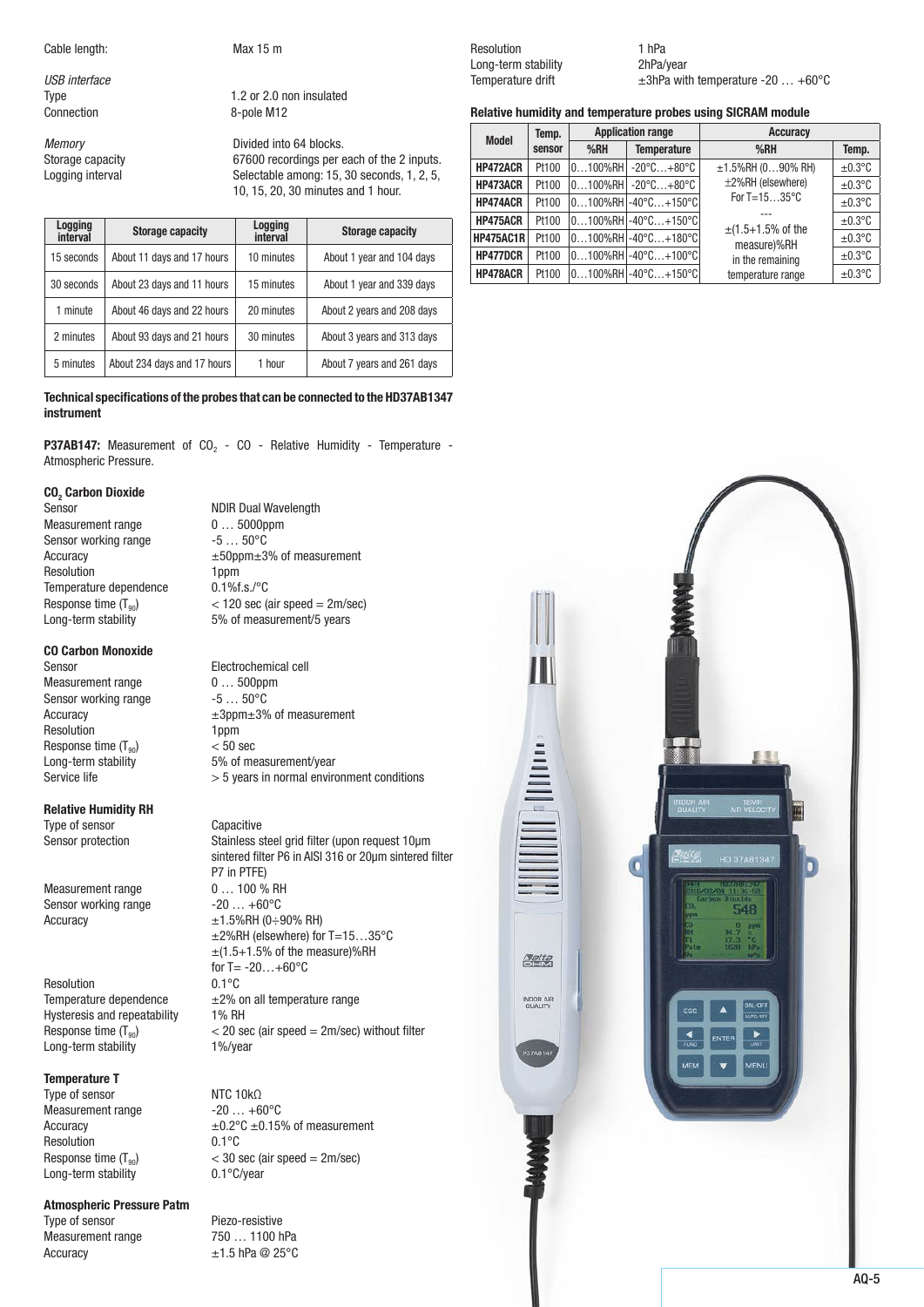## *Common characteristics*

| <b>Relative Humidity</b>      |                                                                     |
|-------------------------------|---------------------------------------------------------------------|
| Sensor                        | Capacitive                                                          |
| Sensor operating temperature  | $-2080^{\circ}C$                                                    |
| Measurement range             | 0÷100%RH                                                            |
| Resolution                    | $0.1%$ RH                                                           |
| Temperature drift @20°C       | $0.02\%$ RH/°C                                                      |
| Response time %RH             | 10sec (10 $\div$ 80% RH; air speed=2m/s) at<br>constant temperature |
| Temperature with sensor Pt100 |                                                                     |
| Resolution                    | $0.1^{\circ}$ C                                                     |
| Temperature drift @20°C       | $0.003\%$ /°C                                                       |

## Hot-Wire Air Speed measurement probes with SICRAM module: AP471 S1 - AP471 S2 - AP471 S3 - AP471 S4

|                                               | AP471 S1 - AP471 S3                                                     | <b>AP471 S2</b>                                     | <b>AP471 S4</b> |  |
|-----------------------------------------------|-------------------------------------------------------------------------|-----------------------------------------------------|-----------------|--|
| Type of measurements                          | Air speed, calculated flow rate, air temperature                        |                                                     |                 |  |
| Type of sensor                                |                                                                         |                                                     |                 |  |
| Speed                                         | NTC thermistor                                                          | Omni directional NTC thermistor                     |                 |  |
| Temperature                                   | NTC thermistor                                                          | NTC thermistor                                      |                 |  |
| Measurement range                             |                                                                         |                                                     |                 |  |
| Speed                                         | 0.140m/s                                                                | $0.1$ 5m/s                                          |                 |  |
| Temperature                                   | $-25+80°C$                                                              | $-25+80°C$                                          | $080^{\circ}C$  |  |
| <b>Measurement resolution</b>                 |                                                                         |                                                     |                 |  |
| Speed                                         | $0.01 \text{ m/s}$<br>$0.1$ km/h<br>1 ft/min<br>$0.1$ mph<br>$0.1$ knot |                                                     |                 |  |
| Temperature                                   | $0.1^{\circ}C$                                                          |                                                     |                 |  |
| Measurement accuracy                          |                                                                         |                                                     |                 |  |
| Speed                                         | $\pm 0.2$ m/s (00.99 m/s)                                               | $\pm 0.2$ m/s (00.99 m/s)                           |                 |  |
|                                               | $\pm 0.4$ m/s (1.009.99 m/s)                                            | $\pm 0.3$ m/s (1.005.00 m/s)                        |                 |  |
|                                               | $\pm 0.8$ m/s (10.0040.0 m/s)                                           |                                                     |                 |  |
| Temperature                                   | $\pm 0.8$ °C (-10+80°C)                                                 | $\pm 0.8$ °C (-10+80°C)                             |                 |  |
| Minimum speed                                 | $0.1$ m/s                                                               |                                                     |                 |  |
| Air temperature compensation                  | $080$ °C                                                                |                                                     |                 |  |
| Sensor working conditions                     | Clean air. RH<80 %                                                      |                                                     |                 |  |
| <b>Battery life</b>                           | Approx. 20 hours @ 20 m/s<br>with alkaline batteries                    | Approx. 30 hours @ 5 m/s<br>with alkaline batteries |                 |  |
| Unit of measurement                           |                                                                         |                                                     |                 |  |
| Speed                                         | $m/s - km/h - ft/min - mph - knot$                                      |                                                     |                 |  |
| Flow rate                                     | $1/s - m^3/s - m^3/min - m^3/h - ft^3/s - ft^3/min$                     |                                                     |                 |  |
| Pipeline section for flow rate<br>calculation | $0.00011.9999$ m <sup>2</sup>                                           |                                                     |                 |  |
| Cable length<br>$\sim$ 2m                     |                                                                         |                                                     |                 |  |



## Vane Air Speed measurement probes with SICRAM module: AP472 S1 - AP472 S2

|                                            | <b>AP472 S1</b>                                                         | <b>AP472 S2</b>                            |  |
|--------------------------------------------|-------------------------------------------------------------------------|--------------------------------------------|--|
| Type of measurements                       | Air speed,<br>calculated flow rate,<br>air temperature                  | Air speed,<br>calculated flow rate         |  |
| Diameter                                   | 100 mm                                                                  | 60 mm                                      |  |
| Type of measurement                        |                                                                         |                                            |  |
| Speed                                      | Vane                                                                    | Vane                                       |  |
| Temperature                                | Tc K                                                                    | ----                                       |  |
| Measurement range                          |                                                                         |                                            |  |
| Speed (m/s)                                | 0.625                                                                   | 0.520                                      |  |
| Temperature (°C)                           | $-25+80$ (*)                                                            |                                            |  |
| Resolution                                 |                                                                         |                                            |  |
| Speed                                      | $0.01 \text{ m/s}$<br>$0.1$ km/h<br>1 ft/min<br>$0.1$ mph<br>$0.1$ knot |                                            |  |
| Temperature                                | $0.1^{\circ}$ C                                                         | ----                                       |  |
| Accuracy                                   |                                                                         |                                            |  |
| Speed                                      | $\pm (0.4 \text{ m/s} + 1.5\% \text{f.s.})$                             | $\pm (0.4 \text{m/s} + 1.5\% \text{f.s.})$ |  |
| Temperature                                | $\pm 0.8$ °C                                                            |                                            |  |
| Minimum speed                              | 0.6 <sub>m/s</sub>                                                      | $0.5m$ /s                                  |  |
| Unit of measurement                        |                                                                         |                                            |  |
| Speed                                      | $m/s - km/h - ft/min - mph - knot$                                      |                                            |  |
| Flow rate                                  | $1/s - m^3/s - m^3/min - m^3/h - ft^3/s - ft^3/min$                     |                                            |  |
| Pipeline section for flow rate calculation | $0.00011.9999$ m <sup>2</sup>                                           |                                            |  |
| Cable length                               | $\sim$ 2m                                                               |                                            |  |

(\*) The indicated value refers to the vane's working range.

## Temperature probes Pt100 using SICRAM module

| <b>Model</b>                                                     | <b>Type</b>                | App. range                        | <b>Accuracy</b>                                                                                              |  |
|------------------------------------------------------------------|----------------------------|-----------------------------------|--------------------------------------------------------------------------------------------------------------|--|
| <b>TP472I</b>                                                    | Immersion                  | $-196^{\circ}$ C $+500^{\circ}$ C | ±0.1 °C (@ 0 °C)<br>$\pm 0.2$ °C (-50 °C $\le t \le 250$ °C)<br>$\pm 0.3$ °C (t < -50 °C; t > 250 °C)        |  |
| TP472I.0<br>1/3DIN - Thin film                                   | Immersion                  | $-50^{\circ}$ C $+300^{\circ}$ C  | ±0.1 °C (@ 0 °C)<br>$\pm 0.2$ °C (-50 °C $\le t \le 250$ °C)<br>$\pm 0.3$ °C (t < -50 °C; t > 250 °C)        |  |
| <b>TP473P.I</b>                                                  | Penetration                | $-50^{\circ}$ C $+400^{\circ}$ C  | ±0.1 °C (@ 0 °C)<br>±0.2 °C (-50 °C ≤ t ≤ 250°C)<br>$\pm 0.3$ °C (t < -50 °C; t > 250 °C)                    |  |
| TP473P.0<br>1/3DIN - Thin film                                   | Penetration                | $-50^{\circ}$ C $+300^{\circ}$ C  | ±0.1 °C (@ 0 °C)<br>±0.2 °C (-50 °C ≤ t ≤ 250°C)<br>$\pm 0.3$ °C (t < -50 °C; t > 250 °C)                    |  |
| TP474C.0<br>1/3DIN - Thin film                                   | Contact                    | $-50^{\circ}$ C $+300^{\circ}$ C  | $\pm 0.1$ °C (@ 0 °C)<br>±0.2 °C (-50 °C ≤ t ≤ 250°C)<br>$\pm 0.3$ °C (t < -50 °C; t > 250 °C)               |  |
| TP475A.0<br>1/3DIN - Thin film                                   | Air                        | $-50^{\circ}$ C $+250^{\circ}$ C  | ±0.1 °C (@ 0 °C)<br>±0.2 °C (-50 °C ≤ t ≤ 250°C)                                                             |  |
| TP472I.5                                                         | Penetration                | $-50^{\circ}$ C $+400^{\circ}$ C  | ±0.1 °C (@ 0 °C)<br>±0.2 °C (-50 °C ≤ t ≤ 250°C)<br>$\pm 0.3$ °C (t < -50 °C; t > 250 °C)                    |  |
| TP472I.10                                                        | Penetration                | $-50^{\circ}$ C $+400^{\circ}$ C  | $\pm 0.1$ °C (@ 0 °C)<br>$\pm 0.2$ °C (-50 °C $\leq t \leq 250$ °C)<br>$\pm 0.3$ °C (t < -50 °C; t > 250 °C) |  |
| <b>TP49A.I</b><br>Class A - Thin film                            | Immersion                  | $-70^{\circ}$ C $+250^{\circ}$ C  | ±0.1 °C (@ 0 °C)<br>±0.2 °C (-50 °C ≤ t ≤ 250°C)<br>$\pm 0.3$ °C (t < -50 °C; t > 250 °C)                    |  |
| TP49AC.I<br>Class A - Thin film                                  | Contact                    | $-70^{\circ}$ C $+250^{\circ}$ C  | $\pm 0.1$ °C (@ 0 °C)<br>±0.2 °C (-50 °C ≤ t ≤ 250°C)<br>$\pm 0.3$ °C (t < -50 °C; t > 250 °C                |  |
| TP49AP.I<br>Class A - Thin film                                  | Penetration                | $-70^{\circ}$ C $+250^{\circ}$ C  | ±0.1 °C (@ 0 °C)<br>±0.2 °C (-50 °C ≤ t ≤ 250°C)                                                             |  |
| <b>TP875.I</b>                                                   | Globethermometer<br>0150mm | $-30^{\circ}$ C $+120^{\circ}$ C  | $\pm 0.1$ °C (@ 0 °C)<br>$\pm 0.2$ °C (-50 °C $\leq t \leq 250$ °C)                                          |  |
| TP876.I                                                          | Globethermometer<br>Ø 50mm | $-30^{\circ}$ C+120 $^{\circ}$ C  | ±0.1 °C (@ 0 °C)<br>$\pm 0.2$ °C (-50 °C $\leq t \leq 250$ °C)                                               |  |
| TP87.0<br>1/3DIN - Thin film                                     | Immersion                  | $-50^{\circ}$ C $+200^{\circ}$ C  | $\pm 0.1$ °C (@ 0 °C)<br>$\pm 0.2$ °C (-50 °C $\leq t \leq 250$ °C)                                          |  |
| TP878.0<br>1/3DIN - Thin film<br>TP878.1.0<br>1/3DIN - Thin film | For solar panel            | $+4^{\circ}$ C $+85^{\circ}$ C    | $\pm 0.1$ °C (@ 0 °C)<br>±0.2 °C (-50 °C ≤ t ≤ 250°C)                                                        |  |
| TP879.0<br>1/3DIN - Thin film<br>Common characteristics          | For compost                | $-20^{\circ}$ C $+120^{\circ}$ C  | $\pm 0.1$ °C (@ 0 °C)<br>±0.2 °C (-50 °C ≤ t ≤ 250°C)                                                        |  |
|                                                                  |                            |                                   |                                                                                                              |  |

Temperature drift @20°C 0.003%/°C